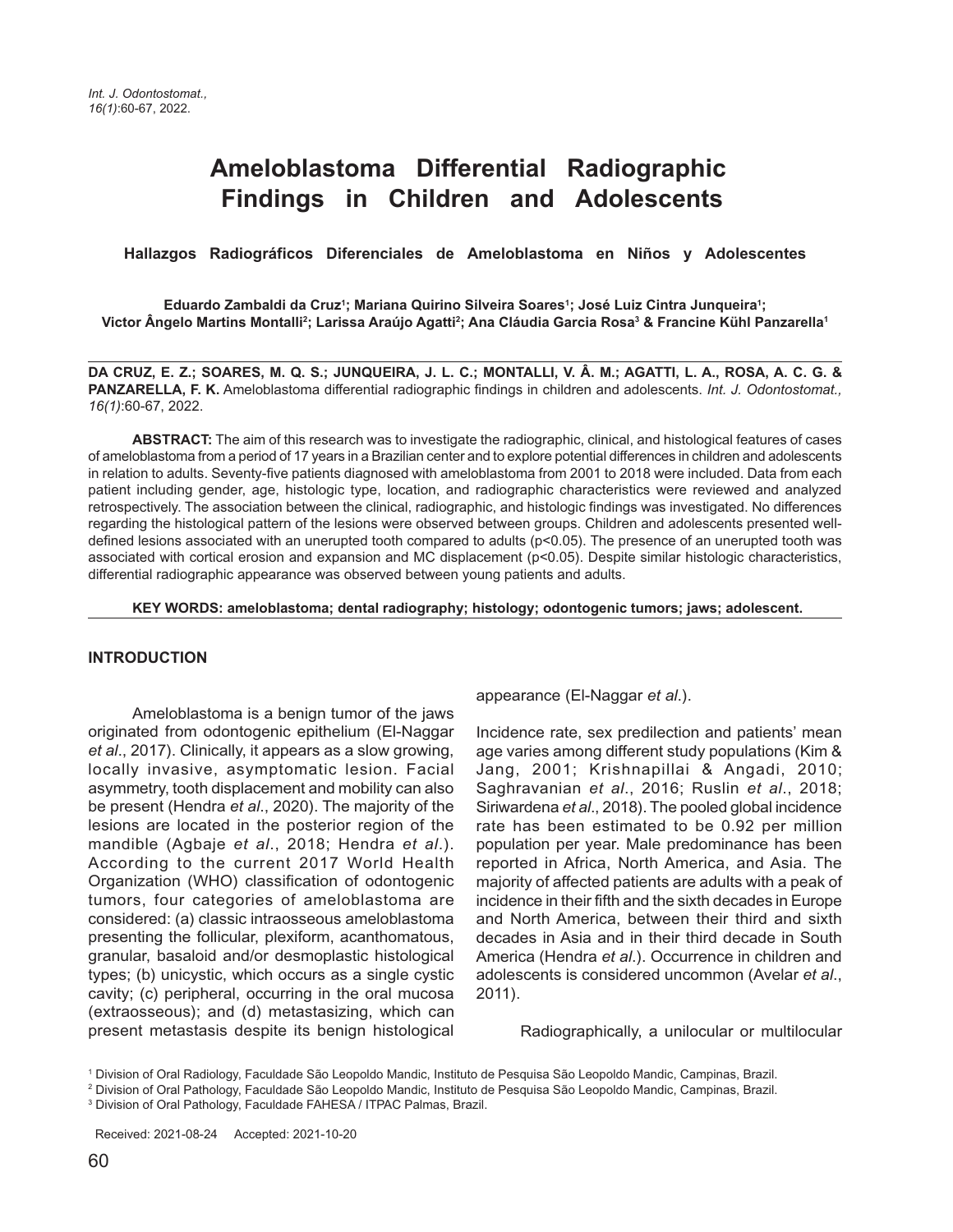radiolucent lesion is observed. Cortical bone thinning, expansion and disruption and tooth resorption are often detected. Occasionally the lesion can also be associated with unerupted teeth (Kim & Jang; Krishnapillai & Angadi; Ariji *et al*., 2011). Previous research has shown that ameloblastoma differential radiographic appearance is related to differential biologic behavior and prognosis (Ueno *et al*.,1989; Li *et al*., 2012). Accurate radiographic examination of the lesion is indispensable for the treatment planning (Alves *et al*., 2018). Several studies have described clinical, histological, and radiographic data of ameloblastoma in different populations. However, few have analyzed those features in children and adolescents (Arotiba *et al*., 2005; Zhang *et al*., 2010). The purpose of this study was to investigate radiographic, clinical, and histological features of cases of ameloblastoma from a period of 17 years in a Brazilian center and to explore potential differences in children and adolescents compared to adults.

### **MATERIAL AND METHOD**

This retrospective study was approved by the Human Research Ethics Committee of São Leopoldo Mandic Dental School and Research Center (protocol CAAE nº 61425116.4.0000.5374). All cases diagnosed from 2001 to 2018 at the department of Oral Pathology at same institution were screened and cases diagnosed as ameloblastoma with incisional or excisional biopsy were selected. Cases with incomplete clinical data, in which the radiographic image was not available, or image quality was not sufficient for analysis, and cases of lesion relapse were excluded from the sample.

In order to confirm the diagnosis, haematoxylineosin slides included in this research were revised by a pathologist. Samples were classified in accordance with the current 2017 World Health Organization (WHO) classification of odontogenic tumors as follicular, plexiform, acanthomatous, granular, basaloid, desmoplastic or unicystic (El-Naggar *et al*.). In cases where two or more histologic patterns were present, the predominant pattern was identified and considered for analysis. Clinical data including age at time of diagnosis, sex and symptomatology were collected.

Bidimensional radiographic images were analyzed by a radiologist unaware of clinical and histological data. Lesions' location (anterior or posterior maxilla or mandibulae), locularity (unilocular or multilocular), radiodensity (radiolucent or mixed), margins (well or ill defined), effect on adjacent cortical bone (resorption and expansion), effect on involved teeth (impaction, displacement or resorption) and involvement of mandibular condyle were evaluated.

**Statistical Analysis.** Statistical data were analyzed using SPSS 20.0 (SPSS, Chicago, IL, USA). Clinical, histopathological, and radiographic data are presented using descriptive statistics. Counts and percentages were used to summarize categorical data. Mean and standard deviation were calculated for patients' age. Cases were grouped according to patient's age: Group 1:  $age \le 18$  years; and Group 2: age > 18 years. Clinical, histopathological, and radiographic variables were compared between both age groups using chi-square test (a=0.05). For data with less than five expected observations, associations between variables were tested using Fisher's exact test.

## **RESULTS**

**Clinical and Histopathologic Features.** A total of 23,238 cases were diagnosed at the laboratory of Oral Pathology at São Leopoldo Mandic Dental School. One hundred and seventy-five cases of ameloblastoma were identified. After exclusion criteria consideration, 76 cases were included for radiographic evaluation.

Mean age at presentation was  $31.37 \pm 15.8$ . The male/female ratio was 1.1:1. A large number of the lesions (77.6 %) corresponded to conventional (solid) ameloblastoma. The unicystic subtype was present in 22.4 % of the cases. In cases of conventional ameloblastoma, more than one histologic type was present in 32 (54 %) cases and one single type in 27 (45 %). The predominant histologic pattern was considered for analyses (Fig. 1). Descriptive clinical and histopathologic data are presented in Table I.

Radiographic Features. Radiographically, the lesion's appearance was predominantly radiolucent, multilocular, well-defined images located in the posterior region of the mandible (Table II). Scalloping margins were present in 42.1 % of the lesions. Tooth displacement was observed in 43.4 % and resorption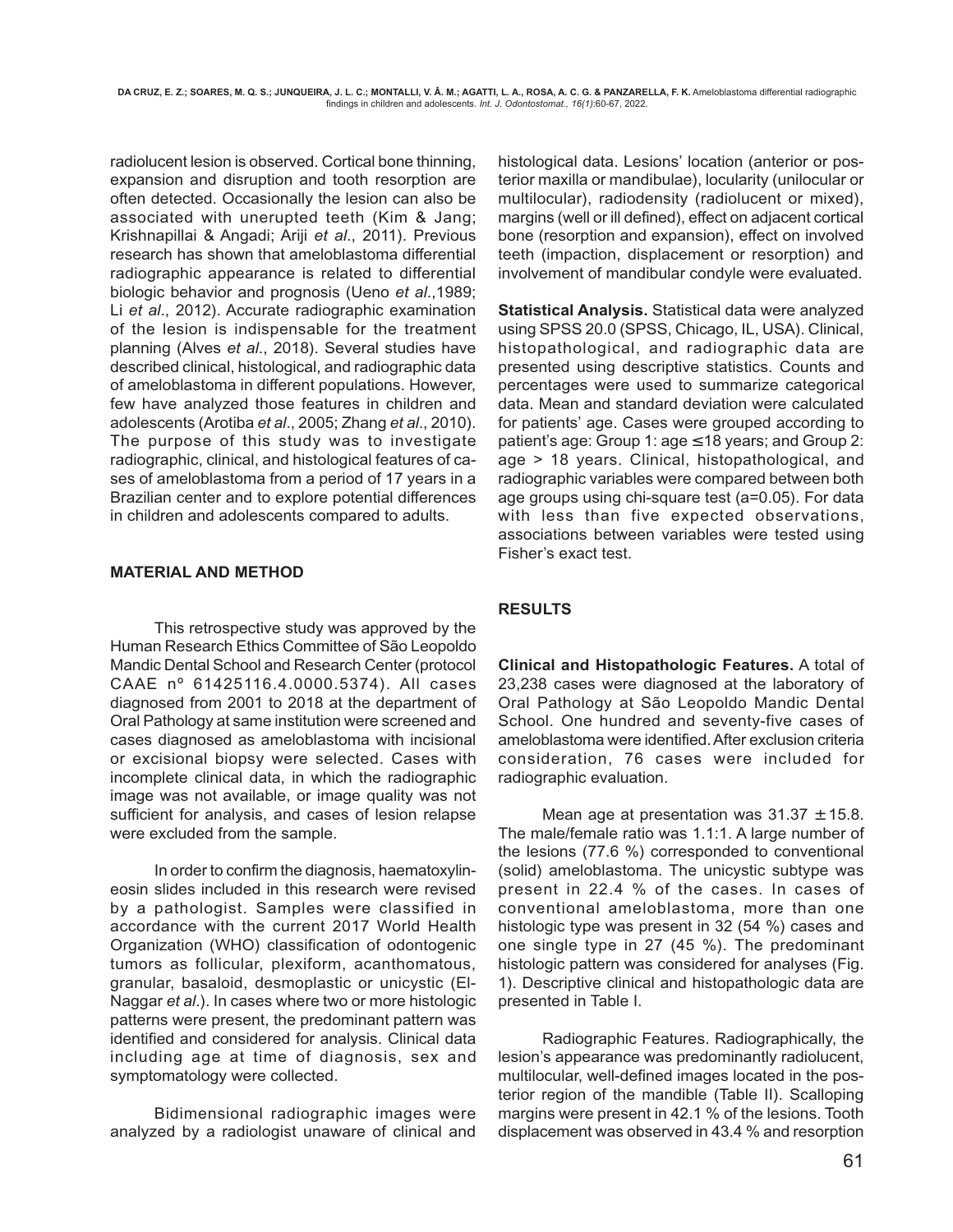**DA CRUZ, E. Z.; SOARES, M. Q. S.; JUNQUEIRA, J. L. C.; MONTALLI, V. Â. M.; AGATTI, L. A., ROSA, A. C. G. & PANZARELLA, F. K.** Ameloblastoma differential radiographic findings in children and adolescents. *Int. J. Odontostomat., 16(1)*:60-67, 2022.

|                 |                      | $n$ (%)   |
|-----------------|----------------------|-----------|
| Sex             | Male                 | 41 (53.2) |
|                 | Female               | 36 (46.8) |
| Age             | ≤18 years            | 17(22.4)  |
|                 | >18 years            | 59 (77.5) |
|                 | Symptomatic          | 21(27.6)  |
| Symptoms        | Asymptomatic         | 43 (56.6) |
|                 | Not informed         | 12(15.8)  |
| Subtype         | Conventional (solid) | 59 (77.6) |
|                 | Unicystic            | 17(22.4)  |
|                 | Follicular           | 16(21.1)  |
| Histologic type | Acanthomatous        | 40 (52.6) |
|                 | Granular             | 2(2.6)    |
|                 | Basaloid             | 1(1.3)    |
|                 | Unicystic            | 17(22.4)  |

Table I. Clinical and histopathologic characteristics.

in 53.9 % of the cases. In 31.6 % of the cases the lesion was associated with an unerupted tooth. In such cases, the inferior third molar was the most involved tooth (71.4 %).

Mandibular cortical (MC) narrowing and discontinuation were observed in 65.3 % and 23.6 % of the cases, respectively. In lesions located in the posterior mandible, MC canal displacement was present in 54.1 %, while MC discontinuation was present in 59 %. Radiographic features description is summarized in Table II.

No significant association was found between the lesion subtype (solid or unicystic) and clinical or



Fig. 1. Histological types of ameloblastoma tumor: A) plexiform; B) cystic; C) follicular; D) acanthomatous; E) granular cells; and F) desmoplastic. In all patterns, neoplasm is characterized by the proliferation of epithelial cells of odontogenic origin, which exhibit cylindrical morphology, arranged in a palisade and reverse polarization of the nucleus. HE (100x)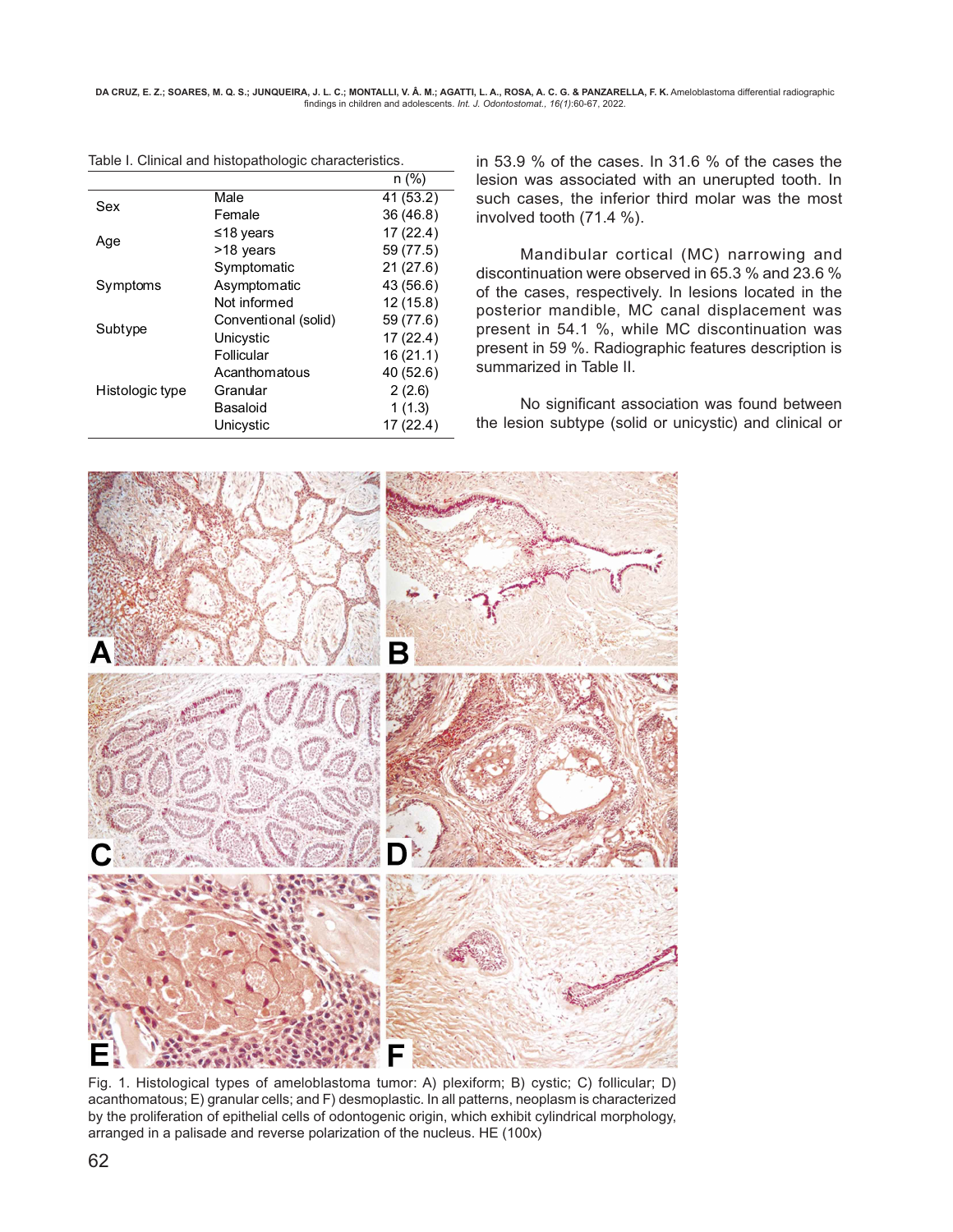|                                   | Radiographic appearance     | N(% )     |
|-----------------------------------|-----------------------------|-----------|
|                                   | Radiolucent                 | 67(88.2)  |
| Lesion density                    | Mixed                       | 9(11.8)   |
|                                   | Radiopaque                  | 0(0.0)    |
|                                   | Unilocular                  | 27 (35.5) |
| Radiographic loculation           | Multilocular                | 48 (63.2) |
|                                   | Well-defined                | 60 (78.9) |
| Margins                           | ill-defined                 | 16(21.1)  |
|                                   | Absent                      | 41 (53.9) |
| Surrounding sclerotic halo        | Present                     | 35(43.4)  |
|                                   | Absent                      | 44 (57.9) |
| Scalloping                        | Present                     | 32(42.1)  |
|                                   | Maxillae                    | 4(5.2)    |
| Location                          | Mandible                    | 72 (94.8) |
|                                   | No changes                  | 21(27.6)  |
|                                   | Displacement                | 15(19.7)  |
| Relationship with adjacent teeth  | Resorption                  | 26 (34.2) |
|                                   | Displacement and Resorption | 14 (18.4) |
|                                   | Absent                      | 54(71.1)  |
| Unerupted tooth                   | Present                     | 22 (28.9) |
|                                   | Absent                      | 41 (53.9) |
| Cortical bone expansion           | Present                     | 35(46.1)  |
|                                   | Absent                      | 56 (73.7) |
| Cortical bone discontinuation     | Present                     | 20(26.3)  |
|                                   | Absent                      | 28 (36.8) |
| Cortical narrowing                | Present                     | 48 (63.2) |
|                                   | Absent                      | 35 (48.6) |
| Mandibular cortical displacement* | Present                     | 37(51.4)  |
|                                   |                             |           |

Table II. Lesion s radiographic appearance.

\*Considering cases involving the mandible n=72.

radiographical characteristics. In 12 (70.6 %) unicystic lesions, radiographic findings were consistent with a multilocular radiolucency. Unilocular radiolucency was observed in 22 (37.3 %) solid lesions.

Association between patients' age group, radiographic and histopathological features. Fifty-nine patients (77.6 %) were older than 18-years. Seventeen (22.4 %) patients were aged between 10 and 18 years. Clinical, histopathological, and radiographic data were compared between young patients (≤18 years old) and adults (>18 years old) (Table III).

The male/female radio was 0.88:1 in the young patients' group and 1.18:1 between adults. Symptomatology was reported in 35.6 % cases in the adult group and in none of the youngest group (p=0.01). Ill-defined margins were only observed in the adults' group (p=0.01), while in younger patients all lesions had well-defined appearance. Tooth displacement and lesion's association with unerupted teeth were more frequent in young patients (p<0.05; Fig. 2).

Differential radiographic pattern in lesions associated with unerupted teeth. Different radiographic characteristics were observed in lesions associated with an unerupted tooth (Table IV). Overall, these lesions were more frequently surrounded by a sclerotic halo and associated with tooth displacement and cortical expansion and narrowing. Condyle involvement was observed in two cases involving unerupted teeth. Considering the histologic pattern, no significant differences were observed between lesions associated or not with unerupted teeth (p>0.05). The samples were classified as conventional (solid) in 17 (77.3 %) of the lesions associated with unerupted teeth and in 42 (77.8 %) of the lesions not associated.

Displacement of the unerupted tooth associated with the lesion was present in 20 (90.9 %) cases. Super-inferior dislocation was more frequently observed (10; 50 %) followed by mesio-distal displacement (8; 40 %). In two cases (10 %) both supero-inferior and mesio-distal dislocation were observed.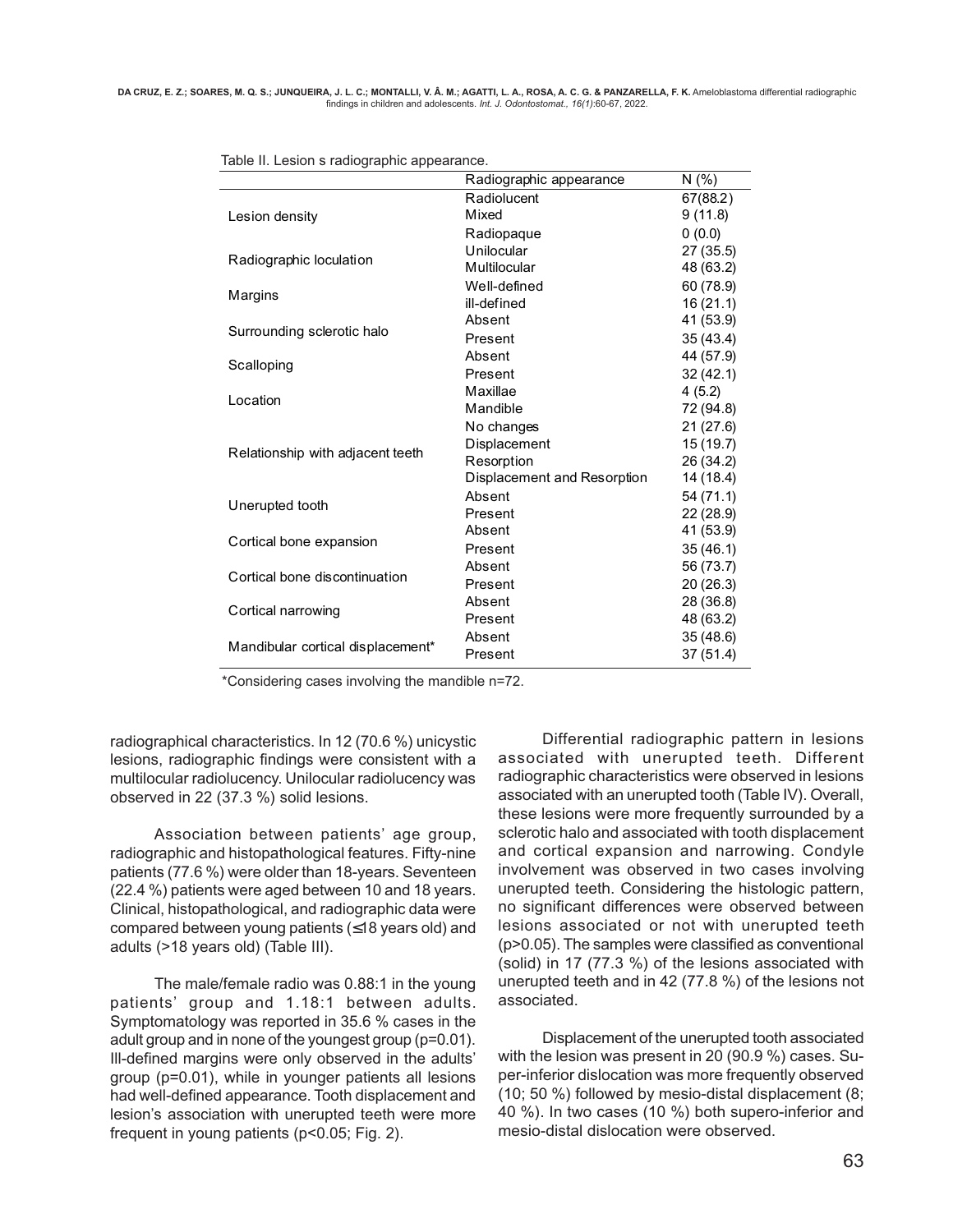|                                   |                       | $n$ (%)         |             | р                    |
|-----------------------------------|-----------------------|-----------------|-------------|----------------------|
|                                   |                       | Age $\leq$ 18 y | Age $>18$ y |                      |
|                                   | Absent                | 14(82.4)        | 29(49.2)    |                      |
| Symptoms                          | Present               | 0               | 21(35.6)    | 0.01 <sup>a</sup>    |
|                                   | Not reported          | 3(17.6)         | 9(15.3)     |                      |
|                                   | Ameloblastoma (solid) | 11(64.7)        | 48 (81.4)   |                      |
| Subtype                           | Unicystic             | 6(35.3)         | 11(18.6)    | $0.13^{b}$           |
|                                   | Radiolucent           | 17 (100)        | 50 (84.7)   | 0.08 <sup>b</sup>    |
| Lesion density                    | Mixed                 | 0               | 9(15.3)     |                      |
|                                   | Unilocular            | 9(52.9)         | 18 (30.5)   |                      |
| Radiographic loculation           | Multilocular          | 8(47.1)         | 41 (69.5)   | 0.08 <sup>a</sup>    |
|                                   | Well defined          | 17 (100)        | 43 (72.9)   | 0.01 <sup>b</sup>    |
| Margins                           | ill defined           | 0               | 16(27.1)    |                      |
| Surrounding sclerotic halo        | Absent                | 7(41.2)         | 36(61)      | $0.14^{a}$           |
|                                   | Present               | 10(58.8)        | 23 (39)     |                      |
|                                   | Absent                | 12(70.6)        | 32(54.2)    | 0.22 <sup>a</sup>    |
| Scalloping                        | Present               | 5(29.4)         | 27 (45.8)   |                      |
|                                   | Absent                | 5(29.4)         | 39(66.1)    | 0.007 <sup>a</sup>   |
| Tooth displacement                | Present               | 12(70.6)        | 20 (33.9)   |                      |
|                                   | Absent                | 5(29.4)         | 30(79.7)    | $0.11^a$             |
| Tooth resorption                  | Present               | 12(70.6)        | 29 (20.3)   |                      |
|                                   | Absent                | 6(35.3)         | 48 (81.4)   | < 0.001 <sup>a</sup> |
| Unerupted tooth                   | Present               | 11(64.7)        | 11(18.6)    |                      |
|                                   | Absent                | 7(41.2)         | 34 (57.6)   | $0.23^{\circ}$       |
| Cortical bone expansion           | Present               | 10(58.8)        | 25(42.4)    |                      |
| Cortical bone discontinuation     | Absent                | 13(76.5)        | 43 (72.9)   | 0.51 <sup>b</sup>    |
|                                   | Present               | 4(23.5)         | 16(27.1)    |                      |
|                                   | Absent                | 4(23.5)         | 24 (40.7)   | $0.19^{a}$           |
| Cortical narrowing                | Present               | 13(76.5)        | 35(59.3)    |                      |
|                                   | Absent                | 5(29.4)         | 31(52.5)    | 0.18 <sup>a</sup>    |
| Mandibular cortical displacement* | Present               | 12(70.6)        | 27 (45.8)   |                      |

Table III. Clinical, radiographic, and histopathological characteristics in young and adult patients.

a chi-square; b Fisher's exact test. \*Considering cases involving the mandible (n=72).



Fig. 2. A. Well-defined radiolucency associated with unerupted third molar in a 15-year-old female patient. Mesiodistal displacement of the involved tooth is observed. B. Multilocular radiolucency with ill-defined boundaries in the posterior region of the jaw in a 27-year-old male patient.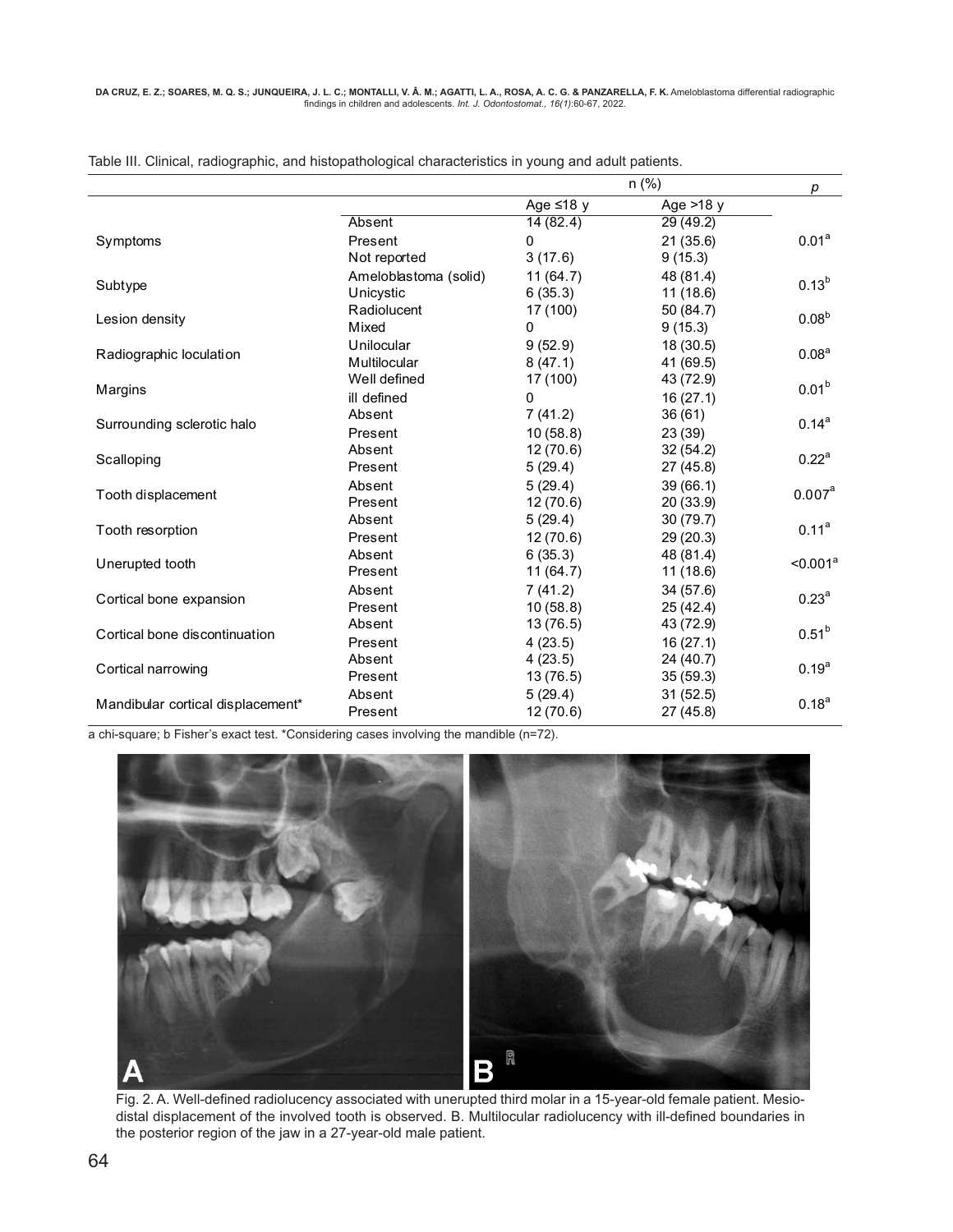|                                    |         | Unerupted tooth $n$ (%) |           | р                  |
|------------------------------------|---------|-------------------------|-----------|--------------------|
|                                    |         | Absent                  | Present   |                    |
| Surrounding sclerotic halo         | Absent  | 35(64.8)                | 8(36.4)   | 0.02 <sup>a</sup>  |
|                                    | Present | 19(35.2)                | 14 (63.6) |                    |
| Cortical bone expansion            | Absent  | 34(63.0)                | 7(31.8)   | 0.01 <sup>a</sup>  |
|                                    | Present | 20(37.0)                | 15(68.2)  |                    |
| Cortical narrowing                 | Absent  | 25(46.3)                | 3(13.6)   |                    |
|                                    | Present | 29(53.7)                | 19 (86.4) | 0.007 <sup>a</sup> |
| Mandibular cortical displacement * | Absent  | 29(58.0)                | 5(25.0)   |                    |
|                                    | Present | 21(42.0)                | 15(75.0)  | 0.01 <sup>a</sup>  |

| Table IV. Differential radiographic patterns between lesions associated or not with unerupted teeth. |  |
|------------------------------------------------------------------------------------------------------|--|
|------------------------------------------------------------------------------------------------------|--|

a chi-square. \* n= 70 (in one case located in the mandible it was not possible to evaluate the MC path).

#### **DISCUSSION**

Ameloblastoma mostly affects young adults and is rare in childhood and uncommon in adolescents (Agbaje *et al*.). However, considering patients in the first and second age of life it is the most common odontogenic tumor excluding odontoma (Servato *et al*., 2012; da Silva Barros *et al*., 2019). The aim of this study was to describe clinical, histological, and radiographic features of cases of ameloblastoma diagnosed during a period of 17 years in a Brazilian center and to analyze lesions' characteristics in children and adolescents in comparison to adults. In young patients, ameloblastoma presented mainly as an asymptomatic well-defined radiolucent image associated with an unerupted molar. Lesions associated with unerupted teeth both in young and adult patients were more frequently surrounded by a sclerotic halo and were associated with cortical narrowing and cortical and MC displacement. However, no significant differences were observed in histological features between groups.

Lesion radiographic appearance may be related both to lesion biological behavior and host particularities. Children present different jawbone architecture, with a greater percentage of bone marrow, increased cellularity, and active bone remodeling related to growth and tooth eruption. During adulthood, significative changes occur in bone marrow composition, with progressive increase in fat content and qualitative changes in cells (Ogawa *et al*., 2000; Prabhakar *et al*., 2009). Additionally, bone metabolism and physiology are also influenced by aging and hormonal changes during life (Hoffman *et al*., 2019). It is possible that the active process of bone remodeling in children contributes to the formation of a bone barrier around the lesion and to the erosion and expansion of mandibular cortical bone visualized in this research.

Ill-defined images were only observed in adults, contradicting Ogunsalu *et al*. (2006) that reported illdefined lesions as the most common pattern in patients under the age of 20 years. Ameloblastoma boundaries may predict neoplastic biological behavior and patient prognosis. Li *et al*., (2011) have demonstrated that illdefined boundaries are associated with higher cell proliferation and higher recurrence. Lesion boundaries in ill-delimited images probably lie beyond the apparent macroscopic surface and radiographic boundaries of the tumor, invading the intertrabecular space (Agbaje *et al*.). Conversely, the presence of surrounding cortical margins shows a host osteoblastic reaction to form an edge, meaning that the bone adjacent to the lesion may be normal and hence a less aggressive treatment is needed (Ogunsalu *et al*.). Individual careful radiographic evaluation is especially important while considering treatment options in young patients because of concerns for facial growth and potential deformity (Arotiba *et al*.).

It is not simple to explore ameloblastoma demographic similarities in children and adolescents since previous literature has defined the upper age limit differently, e.g., 16 years (Zhang *et al*.), 18 years (Olaitan & Adekeye, 1996) and less than 20 years (Ord *et al*., 2002; Ogunsalu *et al*.). In this research, equal gender distribution was observed, and all cases occurred in patients aged 10 years or older. Since many of the lesions were associated mainly with the third and second unerupted molars, peak incidence isexpected to coincide with the development of these teeth. Indeed, previous literature shows that only 10 % of the tumors in a pediatric population occurs in patients younger than 10 years old (Zhang *et al*.). However, it is important to point out that ameloblastoma is predominantly an asymptomatic lesion, which may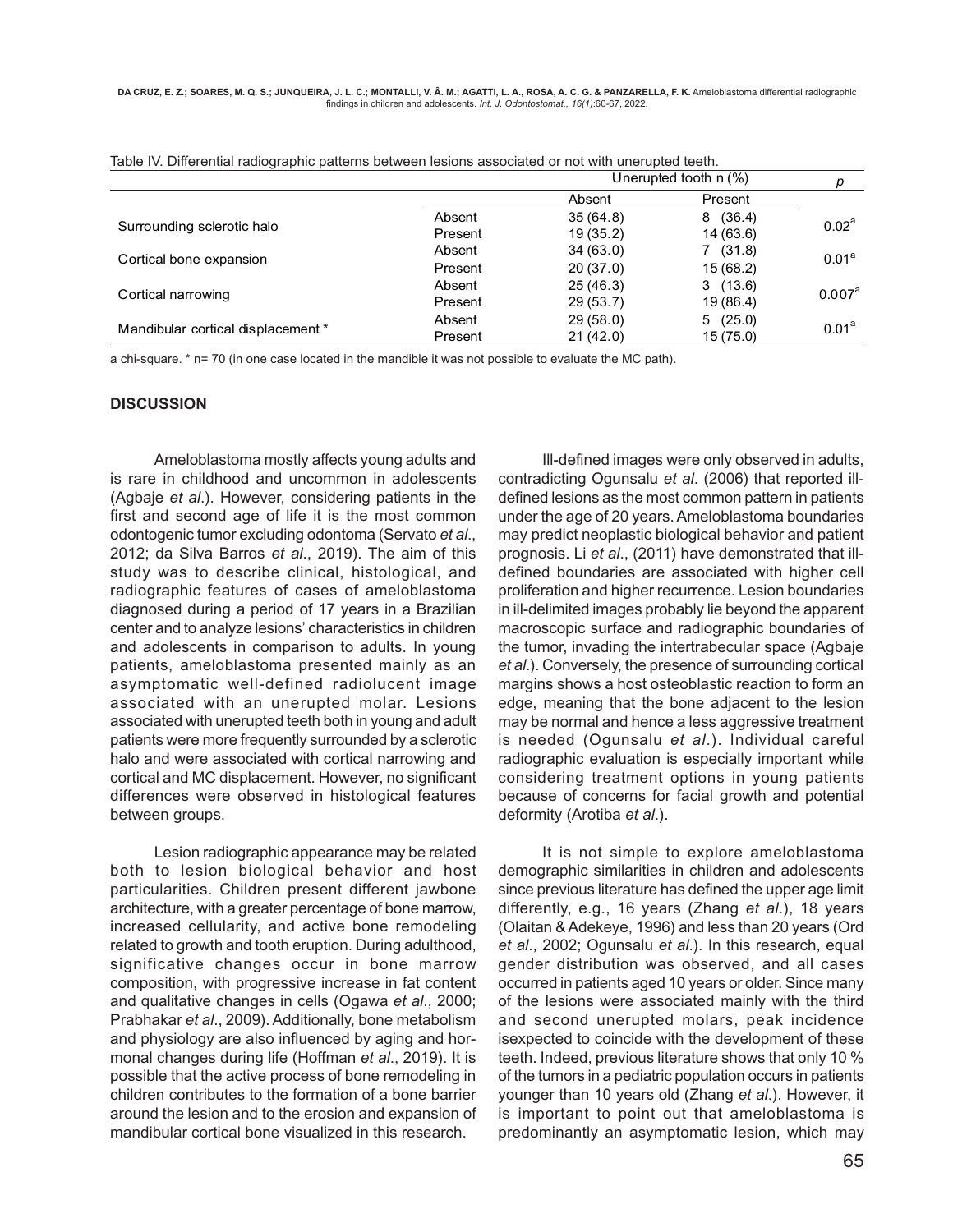delay diagnosis. Hence it is very likely that the age of a patient at tumor onset is younger than is clinically reported (Agbaje *et al*.).

Solid ameloblastoma was the most frequent subtype in both age groups. Similarly, to previous evidence (Zhang *et al*.; Bansal *et al*., 2015), it was not possible to differentiate histological unicystic and conventional (solid) types based only on the radiographic appearance. The majority of the unicystic lesions (70.6 %) presented a multilocular radiographic pattern and in 37.3 % of solid lesions a unilocular pattern was present. Conventional radiography remains the first choice for the initial evaluation of jawbone tumors. However, bidimensional images have limitations inherent to the technique, such as the image overlapping and distortion. Computed tomography may be indicated to provide more information for the diagnosis and treatment planning in cases of large lesions and in cases where the complexity of surrounding anatomical structures demands tridimensional evaluation (Oenning *et al*., 2018).

The limitations of this work should be pointed out. This investigation was based on a retrospective analysis of data acquired from our center's archives. Therefore, data of the treatment and follow-up could not be obtained. It was not possible to establish the relationship between patients' age, lesions' radiographic appearance and prognosis or recurrence. Further prospective investigations on this topic are encouraged.

In conclusion, in children and adolescents ameloblastoma presented a well-defined pattern and was most associated with an unerupted third molar, while ill-defined lesions were only observed in adults. These radiographic differences were not associated with the histological patterns. The role of host bone response in the radiographic presentation of odontogenic lesions should be further investigated.

**DA CRUZ, E. Z.; SOARES, M. Q. S.; JUNQUEIRA, J. L. C.; MONTALLI, V. Â. M.; AGATTI, L. A., ROSA, A. C. G. & PANZARELLA, F. K.** Hallazgos radiográficos diferenciales de ameloblastoma en niños y adolescentes. *Int. J. Odontostomat., 16(1)*:60-67, 2022.

**RESUMEN:** El objetivo de este trabajo fue investigar las características radiográficas, clínicas e histológicas de casos de ameloblastoma en un período de 17 años, en un centro brasileño y explorar las posibles diferencias en niños y adolescentes en relación con los adultos. Se incluyeron

75 pacientes diagnosticados con ameloblastoma desde 2001 hasta 2018. Los datos de cada paciente, incluyendo el sexo, la edad, el tipo histológico, la ubicación y las características radiográficas, se revisaron y analizaron retrospectivamente. Se investigó la asociación entre los hallazgos clínicos, radiográficos e histológicos. No se observaron diferencias en cuanto al patrón histológico de las lesiones entre los grupos. Los niños y adolescentes presentaron lesiones bien definidas asociadas a un diente no erupcionado en comparación con los adultos (p<0,05). La presencia de un diente no erupcionado se asoció con erosión y expansión cortical y desplazamiento de MC (p<0,05). A pesar de las características histológicas similares, se observó una apariencia radiográfica diferente entre pacientes jóvenes y adultos.

**PALABRAS CLAVE: ameloblastoma; radiografía dental; histología; tumores odontogénicos; mandíbulas; adolescente.**

## **REFERENCES**

- Agbaje, J. O.; Adisa, A. O.; Petrova, M. I.; Olusanya, A. A.; Osayomi, T.; Effiom, O. A.; Soyele, O. O.; Omitola, O. G.; Olawuyi, A. B.; Okiti, R. O.; *et al*., Biological profile of ameloblastoma and its location in the jaw in 1246 Nigerians. *Oral Surg. Oral Med. Oral Pathol. Oral Radiol. Endod., 126(5)*:424-8, 2018.
- Alves, D. B. M.; Tuji, F. M.; Alves, F. A.; Rocha, A. C.; DOS Santos-Silva, A. R.; Vargas, P. A. & Lopes, M. A. Evaluation of mandibular odontogenic keratocyst and ameloblastoma by panoramic radiograph and computed tomography. *Dentomaxillofac. Radiol., 47(7)*:20170288, 2018.
- Ariji, Y.; Morita, M.; Katsumata, A.; Sugita, Y.; Naitoh, M.; Goto, M.; Izumi, M.; Kise, Y.; Shimozato, K.; Kurita, K.; *et al*., Imagingfeatures contributing to the diagnosis of ameloblastomas and keratocystic odontogenic tumors: logistic regression analysis. *Dentomaxillofac. Radiol., 40(3)*:133-40, 2011.
- Arotiba, G. T.; Ladeinde, A. L.; Arotiba, J. T.; Ajike, S. O.; Ugboko, V. I. & Ajayi, O. F. Ameloblastoma in Nigerian children and adolescents: a review of 79 cases. *J. Oral Maxillofac. Surg., 63(6)*:747-51, 2005.
- Avelar, R. L.; Primo, B. T.; Pinheiro-Nogueira, C. B.; Studart-Soares, E. C.; de Oliveira, R. B.; de Medeiros, J. R. & Gonzalez Hernandez, P. A. Worldwide incidence of odontogenic tumors. *J. Craniofac. Surg., 22(6)*:2118-23, 2011.
- Bansal, S.; Desai, R. S.; Shirsat, P.; Prasad, P.; Karjodkar, F. & Andrade, N. The occurrence and pattern of ameloblastoma in children and adolescents: an Indian institutional study of 41 years and review of the literature. *Int. J. Oral Maxillofac. Surg., 44(6)*:725-31, 2015.
- da Silva Barros, C. C.; da Silva, L. P.; Gonzaga, A. K. G.; de Medeiros, A. M. C.; de Souza, L. B. & da Silveira, E. J. D. Neoplasms and non-neoplastic pathologies in the oral and maxillofacial regions in children and adolescents of a Brazilian population. *Clin. Oral Investig., 23(4)*:1587-93, 2019.
- El-Naggar, A. K.; Chan, J. K. C.; Grandis, J. R.; Takata, T. & Slootweg, P. (Eds.). *WHO Classification of Head and Neck Tumours*. 4th ed. Lyon, IARC, 2017. pp.205-60.
- Hendra, F. N.; Van Cann, E. M.; Helder, M. N.; Ruslin, M.; de Visscher, J. G.; Forouzanfar, T. & de Vet, H. C. W. Global incidence and profile of ameloblastoma: A systematic review and meta-analysis. *Oral Dis., 26(1)*:12-21, 2020.